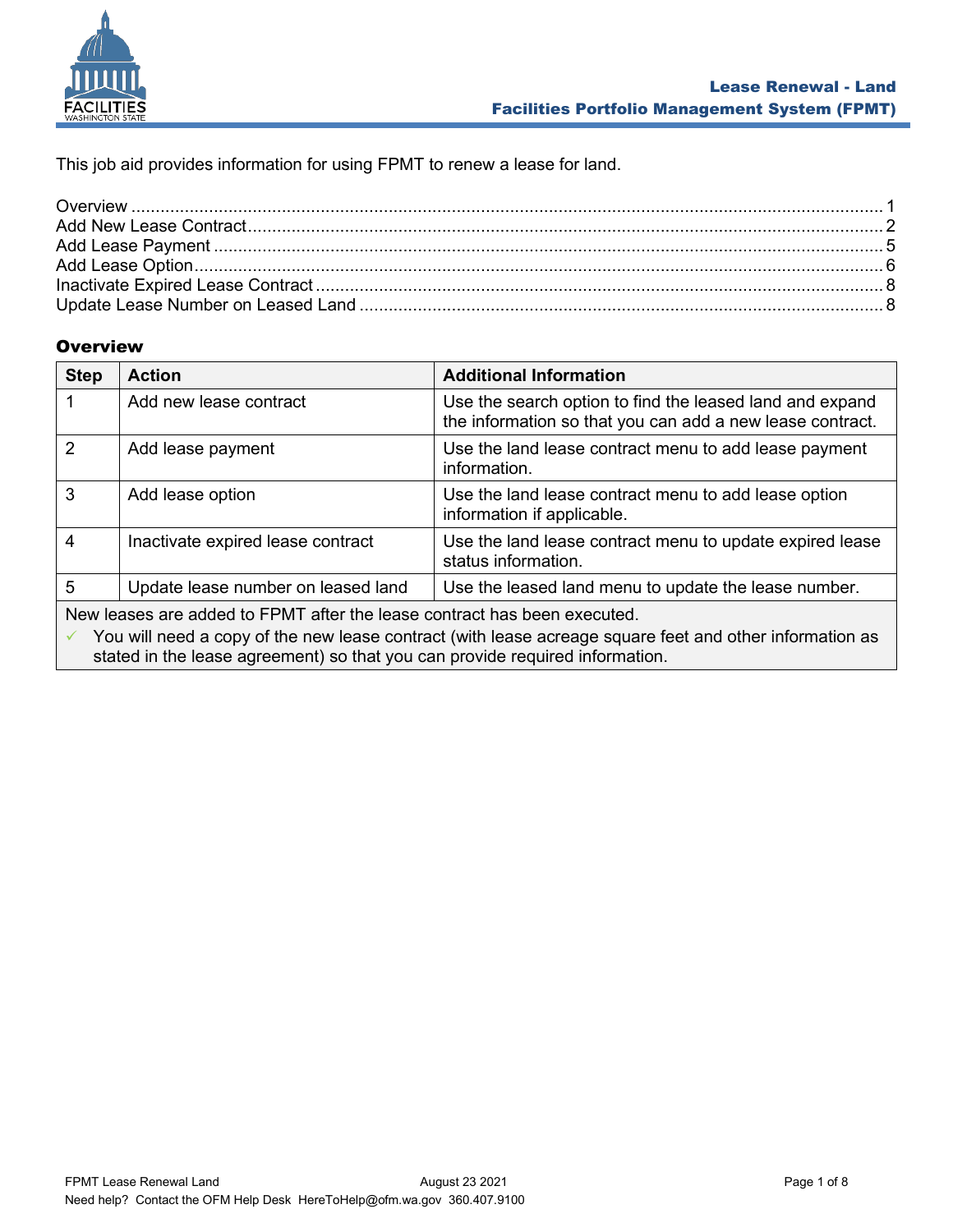

## <span id="page-1-0"></span>Add New Lease Contract

Use the search option to find the leased land so that you can add the new lease contract.

lease number.

 $\frac{1}{2}$ 

**Filter by** 

Refine by -

LLC

1. **Select:** Open.



Enter text to search

**Leased Land** 

Sample Leased Land FPMT Unique Land ID:

Parcel ID Number:

Unique Parcel (Land) ID:

**Land Lease Contract** 

3. **Select:** Filter by.

2. **Select:** Search.

- 4. **Select:** Leased land.
- 5. **Select:** Refine by.
- 6. **Select:** Lease number.
- $\rightarrow$  FPMT will display additional
- options.
- 7. **Input:** Search criteria.
- 8. **Select:** Search.

9. **Select:** Leased land. ➔ FPMT will display a list of leased land so that you can provide specific information.

- 10. **Select:** Menu.
- 11. **Select:** Add.

12. **Select:** Land lease contract.

13. **Select:** Create a new land lease contract.

Create a new Land Lease Contract

In this example, we use search tools to filter by leased land and refine by

Q

 $\sqrt{\frac{m}{n}}$  Documents (0)

 $\boxed{\phantom{1}2}$  Photos (0)

**I**II Reports

Contains

Leased Land

Lease Number

Manage

 $\blacktriangleleft$  Add Edit  $\overline{\mathbb{III}}$  Delete

Select

 $\bigcirc$  Open :

 $\bigcirc$ 

Open

14. **Input:** Name.

 $\rightarrow$  Use lease number for the name.

 $\rightarrow$  Lease contract properties includes several optional fields for your agency. For example, description is optional.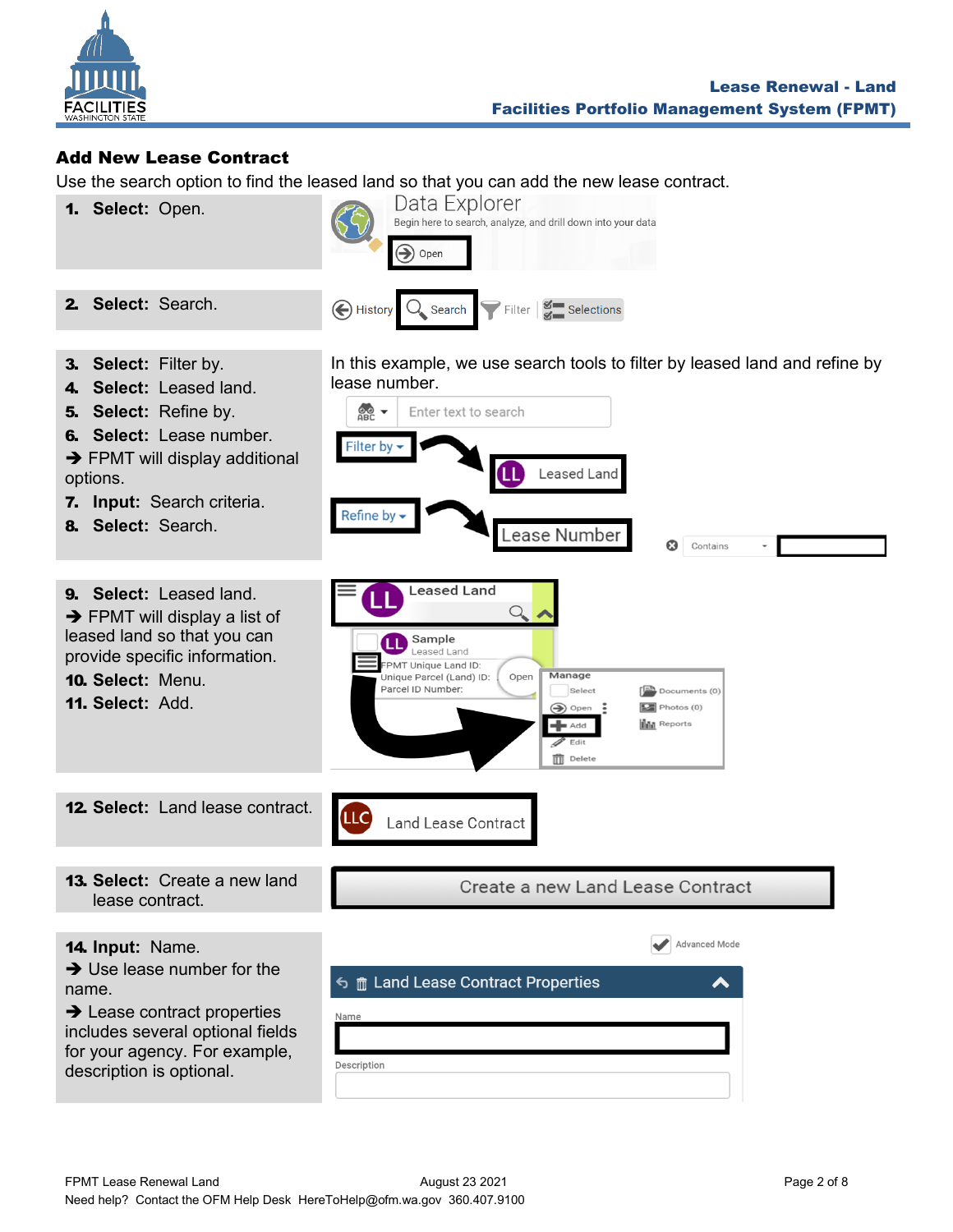

| 15. Input: Lease number.<br>$\rightarrow$ Use a unique lease number.<br>16. Input: Lessor.<br>$\rightarrow$ Use lessor name as stated<br>on lease agreement.                                                                                                   | Lease Number<br>Lessor $\odot$                                                                                                                                                   |
|----------------------------------------------------------------------------------------------------------------------------------------------------------------------------------------------------------------------------------------------------------------|----------------------------------------------------------------------------------------------------------------------------------------------------------------------------------|
| 17. Select: Lease type.                                                                                                                                                                                                                                        | Lease Type                                                                                                                                                                       |
| <b>18. Input:</b> Leased acreage.<br>$\rightarrow$ Use square feet as stated in<br>lease agreement.                                                                                                                                                            | Leased Acreage ?                                                                                                                                                                 |
| <b>19. Input: Lease executed</b><br>date.<br>$\rightarrow$ Use date the last party<br>signed the lease agreement.<br>20. Input: Lease start date.<br>21. Input: Lease end date.                                                                                | Lease Executed Date ?<br>w<br>31<br>Lease Start Date<br><u>uu</u><br>31<br>Lease End Date<br>$\frac{1}{31}$                                                                      |
| 22. Select: Variable payments.<br>$\rightarrow$ Does lease include variable<br>payments based on future<br>performance of lessee or on<br>usage of the asset? If yes,<br>provide description (basis,<br>terms, conditions).                                    | Variable Payments<br>Description of Variable Payments                                                                                                                            |
| 23. Input: Initial direct costs.<br>$\rightarrow$ These are ancillary charges<br>necessary to place the leased<br>land into service.<br>24. Input: Interest rate if<br>known.<br>$\rightarrow$ Use interest rate if stated in<br>lease contract or incremental | Initial Direct Costs ?<br>Interest Rate if Known ?<br>$\rightarrow$ If you leave this field blank, the state's incremental borrowing rate will<br>be used for the interest rate. |

borrowing rate for college or

university.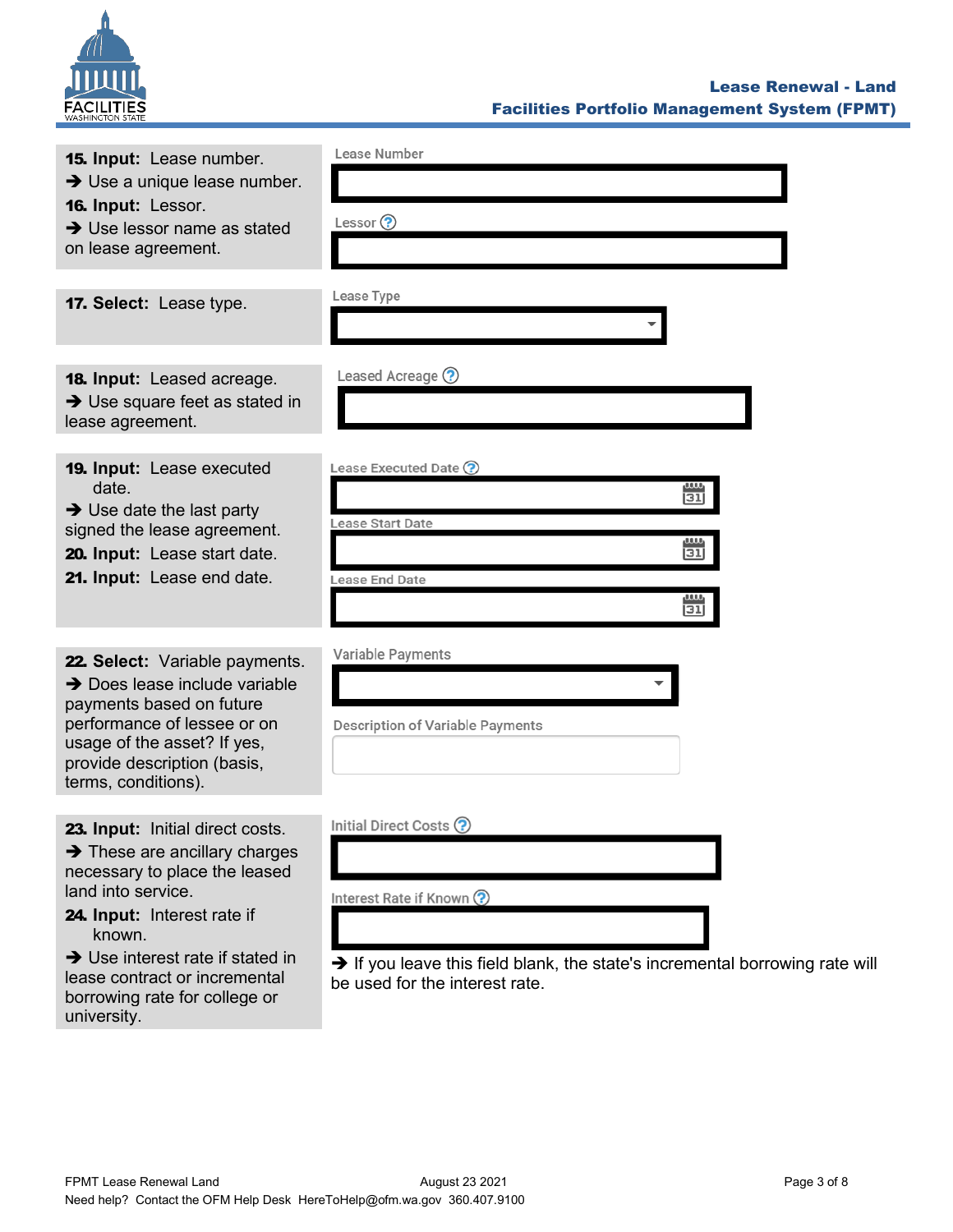

#### Lease Renewal - Land Facilities Portfolio Management System (FPMT)

| 25. Select: Manually record<br>accounting entries.<br>$\rightarrow$ Will accounting entries be<br>recorded manually in AFRS?<br>If yes, FPMT will not send<br>$\checkmark$<br>any transactions to AFRS for<br>this contract.<br>If no, select master index if<br>$\checkmark$<br>total lease payments are<br>over threshold and provide<br>information for accounting<br>reference. | Manually Record Accounting Entries ?<br>Master Index ?<br>Master Index Title ?<br>Accounting Reference ?                                                                     |
|-------------------------------------------------------------------------------------------------------------------------------------------------------------------------------------------------------------------------------------------------------------------------------------------------------------------------------------------------------------------------------------|------------------------------------------------------------------------------------------------------------------------------------------------------------------------------|
| 26. Select: Vendor number.<br>$\rightarrow$ Vendor number is required if<br>you selected 'no' for manually<br>recording accounting entries.<br>$\rightarrow$ Vendor name and address<br>will be updated nightly in FPMT<br>from the statewide vendor table.                                                                                                                         | Vendor Number ?<br>Vendor Number Suffix ?<br>Vendor Name (?)<br>Vendor Address 1 ?<br>Vendor Address 2 ?<br>Vendor Address 3 ?<br>Vendor City $\left($ ?<br>Vendor State (?) |
| 27. Select: Lease contract<br>status.                                                                                                                                                                                                                                                                                                                                               | Lease Contract Status<br>Active - Lease is active and connected to the property.<br>Lease Contract Inactive Reason<br>Comment                                                |
| 28. Select: Save and close.<br>$\rightarrow$ FPMT will add the contract<br>information.                                                                                                                                                                                                                                                                                             | <b>5</b> m Leased Land To Land Lease Contract Link Properties<br>← Leased Land Properties<br><b>SAVE AND CLOSE</b><br>Cancel                                                 |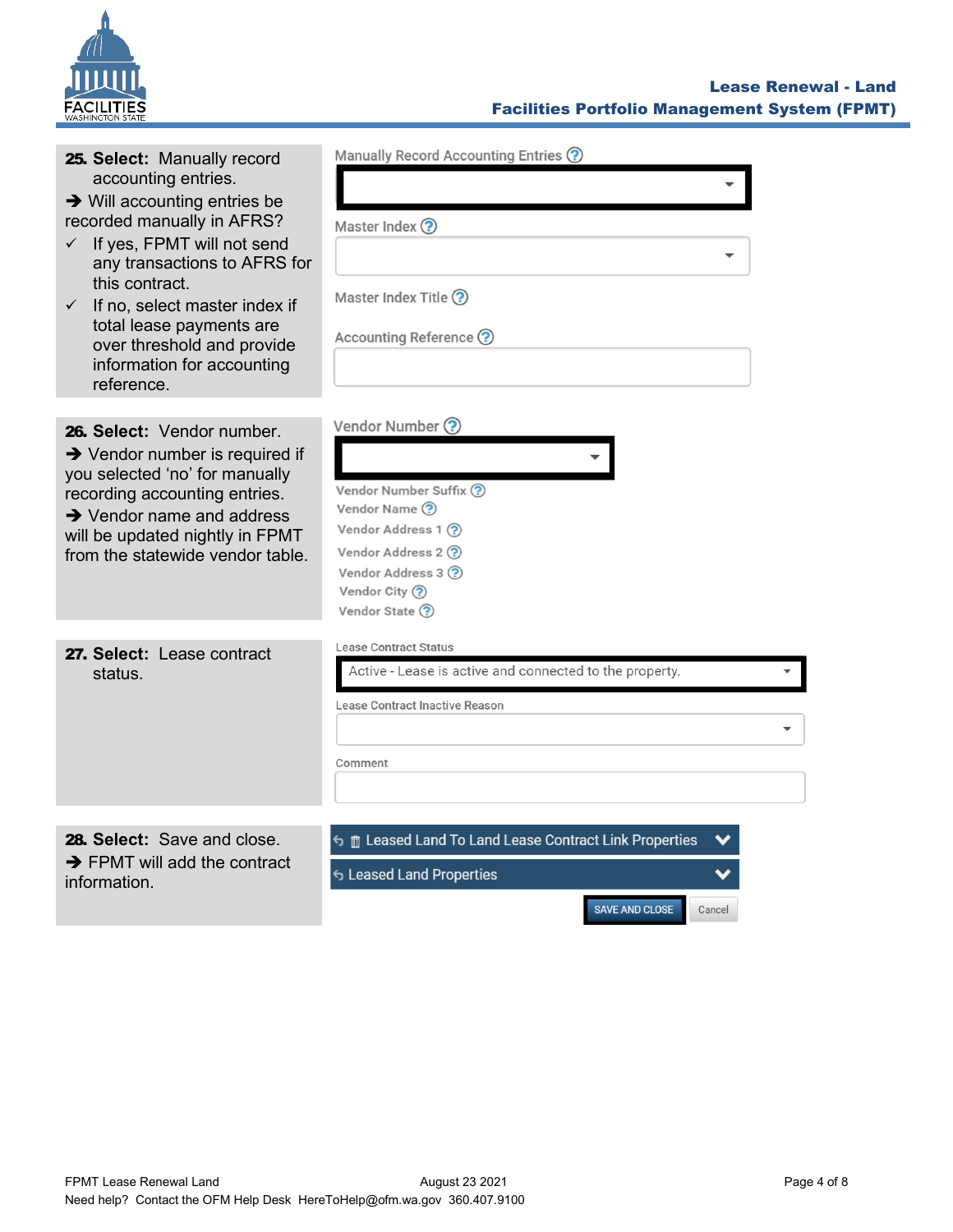

# <span id="page-4-0"></span>Add Lease Payment

Use the land lease contract menu to provide payment information for the new lease.

 $\checkmark$  If the lease contract has more than one lease payment, add each payment separately. All payments can have an active status (FPMT reports will pull data based on the run date of the report).

| Select: Menu.<br>1.<br>Select: Add.<br>2.                                                                                                                                                                                        | have an active status (FPMT reports will pull data based on the run date of the report).<br><b>Land Lease Contracts</b><br>LLC<br>$\bigcirc$<br><b>LLC</b> Sample<br>Land Lease Contract<br>Lease Number:<br>Open<br>Lessor:<br>Manage<br>Lessee (Agency Name)<br>Select<br>$\left[\frac{1-\alpha}{\alpha}\right]$ Documents (0)<br>$\boxed{\phantom{1}2}$ Photos (0)<br>÷<br>$\left( \bigoplus \right)$ Open<br><b>III</b> Reports<br>Add<br>$\blacktriangleright$ Edit<br>$\overline{\mathbb{H}}$ Delete |
|----------------------------------------------------------------------------------------------------------------------------------------------------------------------------------------------------------------------------------|------------------------------------------------------------------------------------------------------------------------------------------------------------------------------------------------------------------------------------------------------------------------------------------------------------------------------------------------------------------------------------------------------------------------------------------------------------------------------------------------------------|
| 3. Select: Lease payment.                                                                                                                                                                                                        | Lease Payment                                                                                                                                                                                                                                                                                                                                                                                                                                                                                              |
| Select: Create a new lease<br>4.<br>payment.                                                                                                                                                                                     | Create a new Lease Payment                                                                                                                                                                                                                                                                                                                                                                                                                                                                                 |
| Input: Name.<br>5.<br>$\rightarrow$ Use payment type - payment<br>series number (payment type<br>dash payment series number).<br>$\rightarrow$ Description is optional.                                                          | Name<br>Description                                                                                                                                                                                                                                                                                                                                                                                                                                                                                        |
| <b>Input: Payment series</b><br>6.<br>number.<br>$\rightarrow$ Use sequential numbers for<br>payment series (1, 2, 3, etc.).<br>7. Select: Payment frequency.<br>8. Select: Payment type.<br><b>Input:</b> Payment amount.<br>9. | Payment Series Number<br><b>Payment Frequency</b><br><b>Payment Type</b><br><b>Payment Amount</b>                                                                                                                                                                                                                                                                                                                                                                                                          |
| 10. Input: Index rate.<br>$\rightarrow$ Use the index or rate in effect<br>at lease commencement.                                                                                                                                | Index Rate $\odot$                                                                                                                                                                                                                                                                                                                                                                                                                                                                                         |
| 11. Input: Payment start date.<br><b>12. Input:</b> Payment end date.                                                                                                                                                            | <b>Payment Start Date</b><br>$\mathbf{u}\mathbf{u}$<br>$\overline{31}$<br>Payment End Date<br>0.000<br>$\overline{31}$                                                                                                                                                                                                                                                                                                                                                                                     |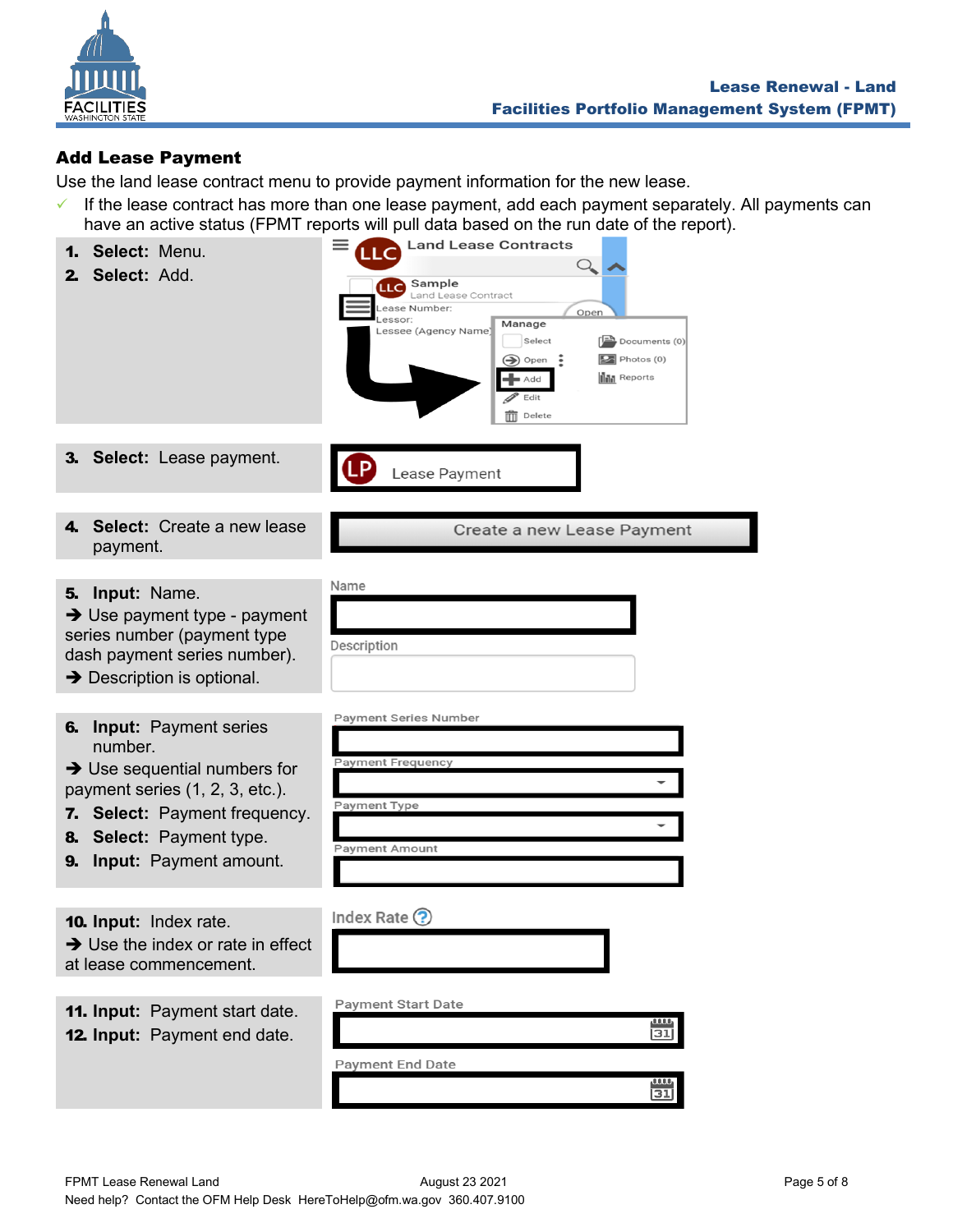

| <b>13. Select: Day payment</b><br>initiated.<br>$\rightarrow$ Use day payment will be<br>recorded in AFRS if transactions<br>are being sent to AFRS.                                                | Day Payment Initiated (?)                                                                                                                                                                                                                                                                                                                                                                                                                                                       |
|-----------------------------------------------------------------------------------------------------------------------------------------------------------------------------------------------------|---------------------------------------------------------------------------------------------------------------------------------------------------------------------------------------------------------------------------------------------------------------------------------------------------------------------------------------------------------------------------------------------------------------------------------------------------------------------------------|
| <b>14. Select:</b> Lease payment<br>status.<br>$\rightarrow$ Status should be active when<br>adding new lease payment.<br><b>15. Select:</b> Hold payments.<br>$\rightarrow$ Comments are optional. | Lease Payment Status<br>Active<br><b>Hold Payments</b><br>No<br>Comment                                                                                                                                                                                                                                                                                                                                                                                                         |
| <b>16. Select:</b> Save and close.<br>$\rightarrow$ FPMT will add the payment<br>information.                                                                                                       | 6 m Land Lease Contract To Lease Payment Link Properties<br>← Land Lease Contract Properties<br><b>SAVE AND CLOSE</b><br>Cancel                                                                                                                                                                                                                                                                                                                                                 |
| <b>Add Lease Option</b><br>Select: Menu.<br>1.<br>Select: Add.<br>2.                                                                                                                                | Use the land lease contract menu to provide lease option information for the new lease if applicable.<br><b>Land Lease Contracts</b><br><b>LLC</b><br>$\bigcirc$<br><b>LLC</b> Sample<br>Land Lease Contract<br>Lease Number:<br>Open<br>Lessor:<br>Manage<br>Lessee (Agency Name)<br>Select<br>$\left  \frac{1}{2} \right $ Documents (0)<br>$\boxed{\phantom{1}2}$ Photos (0)<br>Ξ<br>$\left( \bigtriangledown \right)$ Open<br><b>III</b> Reports<br>■ Add<br>Edit<br>Delete |
| Select: Lesse option                                                                                                                                                                                |                                                                                                                                                                                                                                                                                                                                                                                                                                                                                 |

<span id="page-5-0"></span>



4. **Select:** Create a new lease option.

Create a new Lease Option

## 5. **Input:** Name.

| $\rightarrow$ Use option type - option |             |
|----------------------------------------|-------------|
| number (option type dash option        |             |
| number).                               | Description |
|                                        |             |

**→** Description is optional.

|         | $\rightarrow$ FPMT will assign a lease |  |
|---------|----------------------------------------|--|
| number. |                                        |  |

Lease Number ?

Name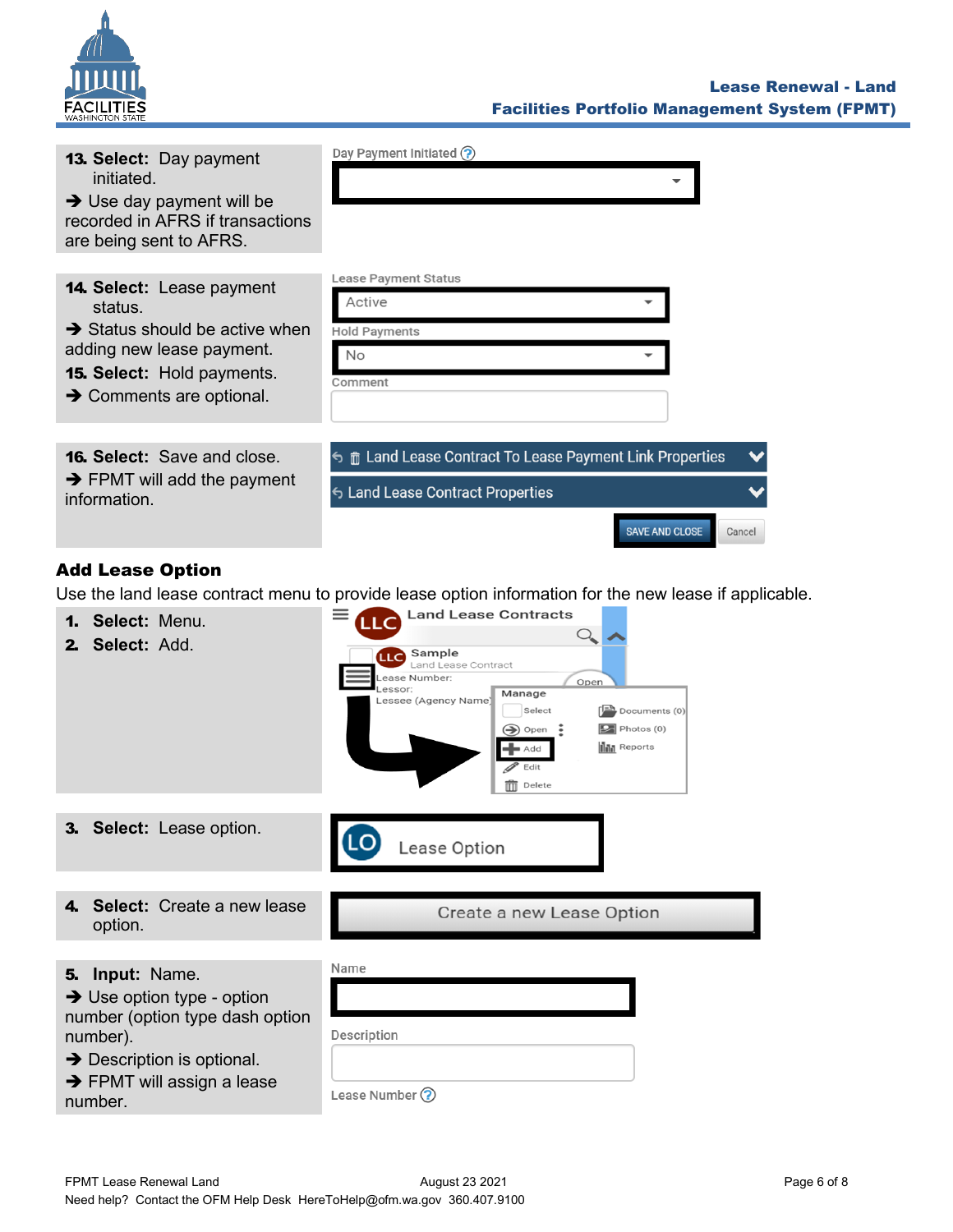

| <b>6. Input:</b> Option number.<br>$\rightarrow$ Use option number in the<br>order it appears in the lease<br>contract (1, 2, 3, etc.).<br><b>7. Select:</b> Option type.<br><b>Input:</b> Option description.<br>8.<br>$\rightarrow$ Option date is optional.                                                                                                                                                                                                                     | <b>Option Number</b><br><b>Option Type</b><br><b>Option Description</b><br><b>Option Date</b><br>0.000<br>31         |
|------------------------------------------------------------------------------------------------------------------------------------------------------------------------------------------------------------------------------------------------------------------------------------------------------------------------------------------------------------------------------------------------------------------------------------------------------------------------------------|----------------------------------------------------------------------------------------------------------------------|
| <b>9. Select:</b> Lease option status.<br>$\rightarrow$ Status should be active when<br>adding new lease option.<br><b>10. Select:</b> Reasonably certain<br>option will be exercised.<br>$\rightarrow$ This will determine if the<br>payment is included in lease<br>liability and lease asset<br>calculations.<br>$\checkmark$ If yes, and option type is<br>purchase, the exercise price<br>of the purchase option will<br>be required.<br>$\rightarrow$ Comments are optional. | <b>Lease Option Status</b><br>Active<br>Reasonably Certain Option Will Be Exercised ?<br>Exercise Price ?<br>Comment |
| <b>11. Select:</b> Save and close.<br>$\rightarrow$ FPMT will add the option<br>information.                                                                                                                                                                                                                                                                                                                                                                                       | <b>う 前 Land Lease Contract To Lease Option Link Properties</b><br>← Land Lease Contract Properties                   |

# Lease Renewal - Land Facilities Portfolio Management System (FPMT)

SAVE AND CLOSE

Cancel